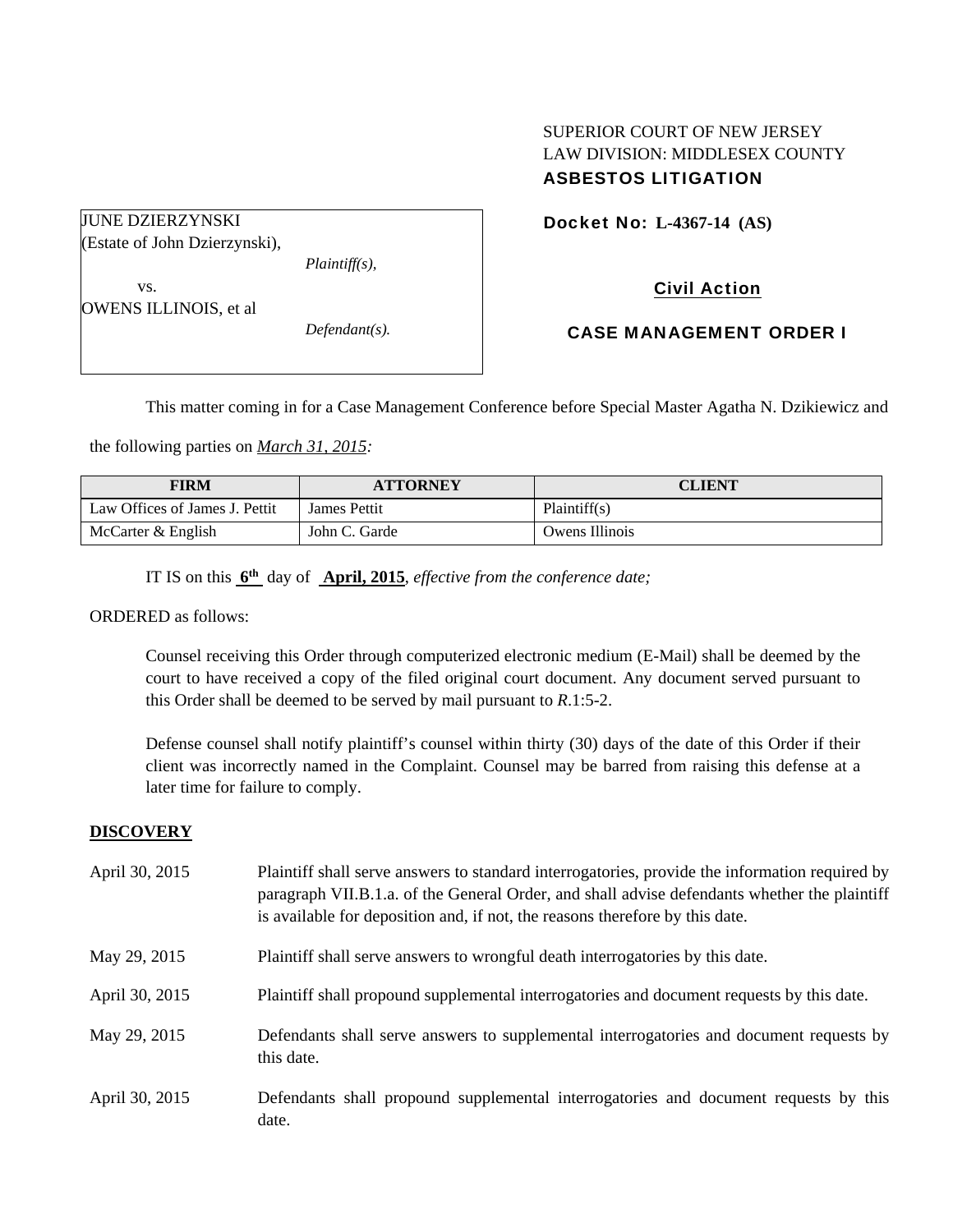- May 29, 2015 Plaintiff shall serve answers to supplemental interrogatories and document requests by this date.
- June 30, 2015 Fact discovery, including depositions, shall be completed by this date. Plaintiff's counsel shall contact the Special Master within one week of this deadline if all fact discovery is not completed.

### **EARLY SETTLEMENT**

June 15, 2015 Settlement demands shall be served on all counsel and the Special Master by this date.

## **SUMMARY JUDGMENT MOTION PRACTICE**

- July 10, 2015 Summary judgment motions shall be filed no later than this date.
- August 7, 2015 Last return date for summary judgment motions.

## **MEDICAL DEFENSE**

| September 30, 2015 | Defendants shall identify its medical experts and serve medical reports, if any, by this date.<br>In addition, defendants shall notify plaintiff's counsel (as well as all counsel of record)<br>of a joinder in an expert medical defense by this date. |  |
|--------------------|----------------------------------------------------------------------------------------------------------------------------------------------------------------------------------------------------------------------------------------------------------|--|
| July 31, 2015      | Plaintiff is to arrange for the transfer of pathology specimens and x-rays, if any, by this<br>date.                                                                                                                                                     |  |
| April 30, 2015     | Defendants shall request pathology from plaintiff by this date.                                                                                                                                                                                          |  |
| July 31, 2015      | Plaintiff shall serve medical expert reports by this date.                                                                                                                                                                                               |  |
| April 30, 2015     | Plaintiff shall serve a diagnostic medical report and any medical records in plaintiff's<br>possession by this date.                                                                                                                                     |  |
| April 30, 2015     | Plaintiff shall serve executed medical authorizations by this date.                                                                                                                                                                                      |  |

#### **EXPERT DEPOSITIONS**

October 16, 2015 Expert depositions shall be completed by this date. To the extent that plaintiff and defendant generic experts have been deposed before, the parties seeking that deposition in this case must file an application before the Special Master and demonstrate the necessity for that deposition. To the extent possible, documents requested in a deposition notice directed to an expert shall be produced three days in advance of the expert deposition. The expert shall not be required to produce documents that are readily accessible in the public domain.

#### **PRE-TRIAL AND TRIAL**

| June 30, 2015 @ 9:30am | <b>Telephone</b> settlement conference. Counsel shall contact the court the day before<br>with the telephone number of the attorney handling the conference. |  |
|------------------------|--------------------------------------------------------------------------------------------------------------------------------------------------------------|--|
| November $2, 2015$     | Trial Date.                                                                                                                                                  |  |

\_\_\_\_\_\_\_\_\_\_\_\_\_\_\_\_\_\_\_\_\_\_\_\_\_\_\_\_\_\_\_\_\_\_\_\_\_\_\_\_\_\_\_\_\_\_\_\_\_\_\_\_\_\_\_\_\_\_\_\_\_\_\_\_\_\_\_\_\_\_\_\_\_\_\_\_\_\_\_\_\_\_\_\_\_\_\_\_\_\_\_\_\_\_\_\_\_\_\_\_\_\_\_\_\_\_\_\_\_\_